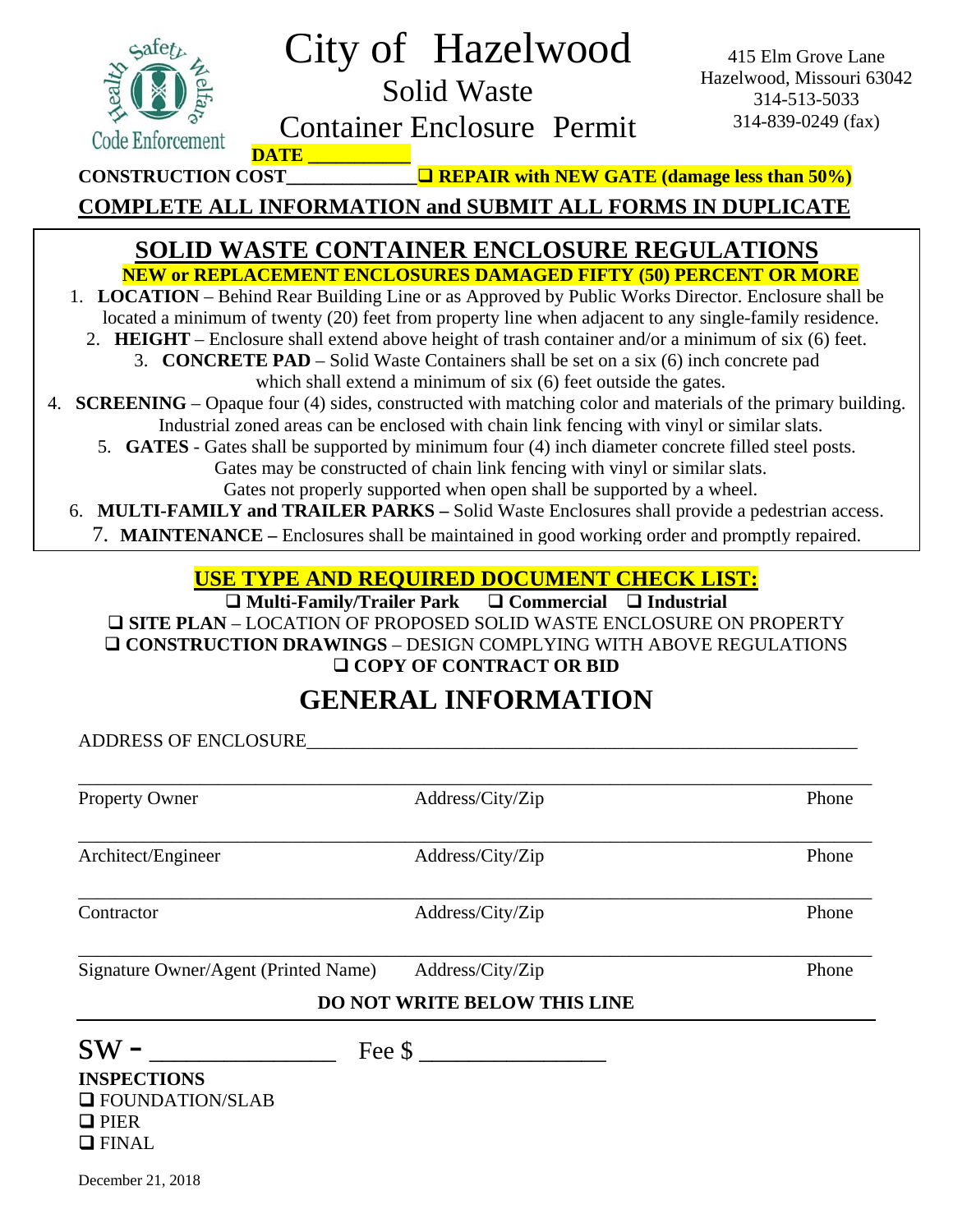

**DETAIL**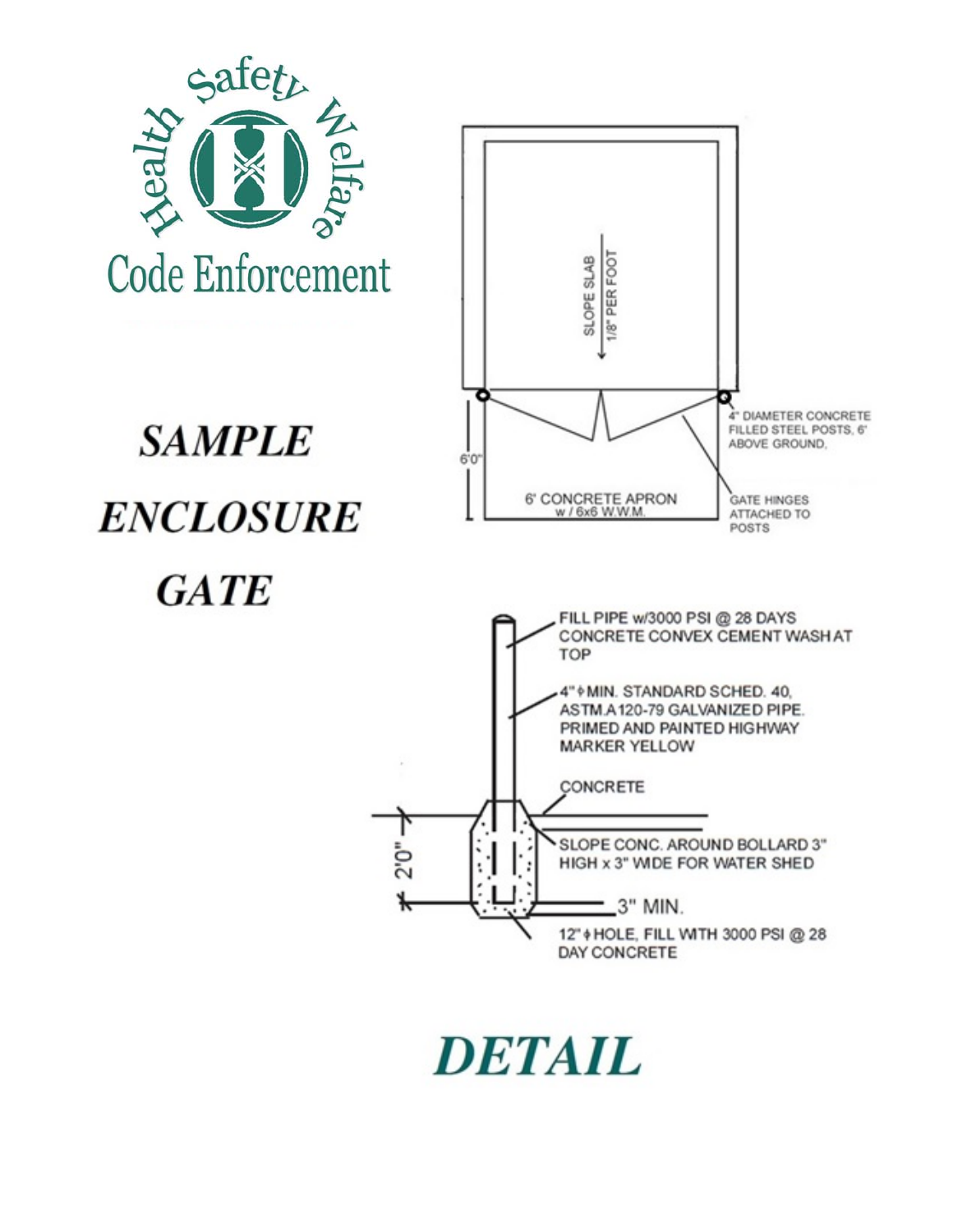

## *SAMPLE ENCLOSURE WITH FREE PEDESTRIAN ACCESS*